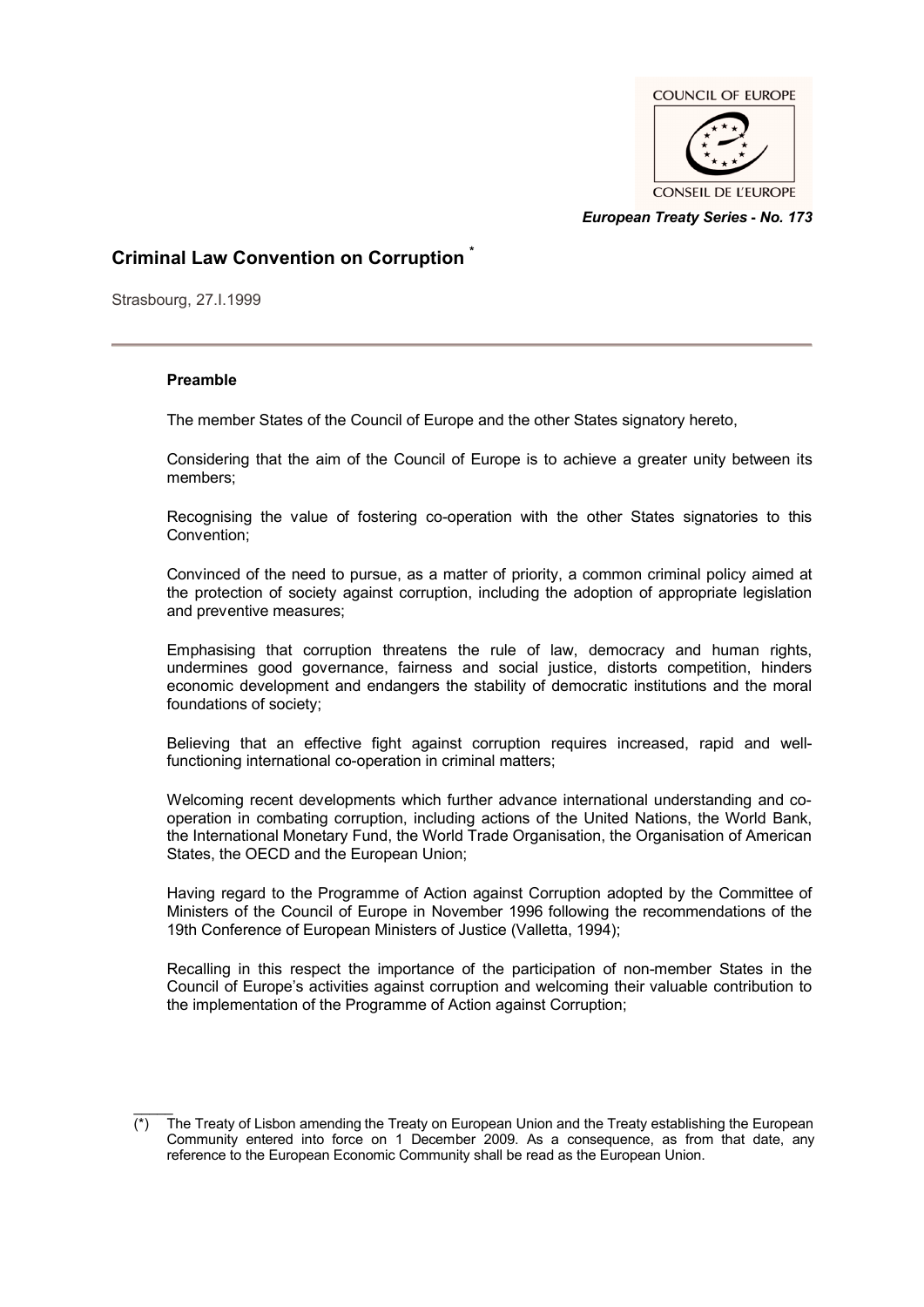Further recalling that Resolution No. 1 adopted by the European Ministers of Justice at their 21st Conference (Prague, 1997) recommended the speedy implementation of the Programme of Action against Corruption, and called, in particular, for the early adoption of a criminal law convention providing for the co-ordinated incrimination of corruption offences, enhanced cooperation for the prosecution of such offences as well as an effective follow-up mechanism open to member States and non-member States on an equal footing;

Bearing in mind that the Heads of State and Government of the Council of Europe decided, on the occasion of their Second Summit held in Strasbourg on 10 and 11 October 1997, to seek common responses to the challenges posed by the growth in corruption and adopted an Action Plan which, in order to promote co-operation in the fight against corruption, including its links with organised crime and money laundering, instructed the Committee of Ministers, *inter alia*, to secure the rapid completion of international legal instruments pursuant to the Programme of Action against Corruption;

Considering moreover that Resolution (97) 24 on the 20 Guiding Principles for the Fight against Corruption, adopted on 6 November 1997 by the Committee of Ministers at its 101st Session, stresses the need rapidly to complete the elaboration of international legal instruments pursuant to the Programme of Action against Corruption;

In view of the adoption by the Committee of Ministers, at its 102nd Session on 4 May 1998, of Resolution (98) 7 authorising the partial and enlarged agreement establishing the "Group of States against Corruption – GRECO", which aims at improving the capacity of its members to fight corruption by following up compliance with their undertakings in this field,

Have agreed as follows:

#### **Chapter I – Use of terms**

# **Article 1 – Use of terms**

For the purposes of this Convention:

- a "public official" shall be understood by reference to the definition of "official", "public officer", "mayor", "minister" or "judge" in the national law of the State in which the person in question performs that function and as applied in its criminal law;
- b the term "judge" referred to in sub-paragraph a above shall include prosecutors and holders of judicial offices;
- c in the case of proceedings involving a public official of another State, the prosecuting State may apply the definition of public official only insofar as that definition is compatible with its national law:
- d "legal person" shall mean any entity having such status under the applicable national law, except for States or other public bodies in the exercise of State authority and for public international organisations.

# **Chapter II – Measures to be taken at national level**

# **Article 2 – Active bribery of domestic public officials**

Each Party shall adopt such legislative and other measures as may be necessary to establish as criminal offences under its domestic law, when committed intentionally, the promising, offering or giving by any person, directly or indirectly, of any undue advantage to any of its public officials, for himself or herself or for anyone else, for him or her to act or refrain from acting in the exercise of his or her functions.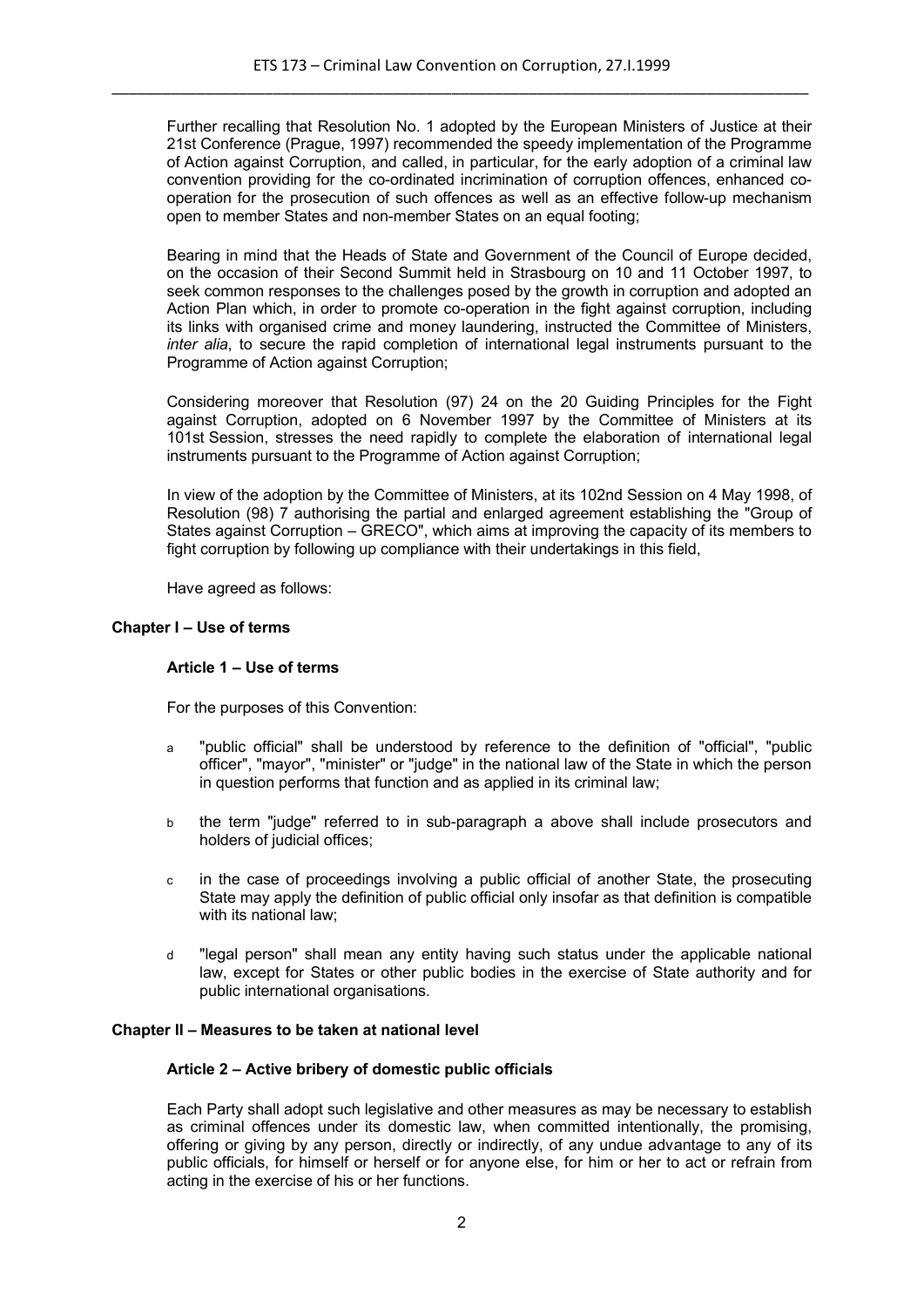# **Article 3 – Passive bribery of domestic public officials**

Each Party shall adopt such legislative and other measures as may be necessary to establish as criminal offences under its domestic law, when committed intentionally, the request or receipt by any of its public officials, directly or indirectly, of any undue advantage, for himself or herself or for anyone else, or the acceptance of an offer or a promise of such an advantage, to act or refrain from acting in the exercise of his or her functions.

#### **Article 4 – Bribery of members of domestic public assemblies**

Each Party shall adopt such legislative and other measures as may be necessary to establish as criminal offences under its domestic law the conduct referred to in Articles 2 and 3, when involving any person who is a member of any domestic public assembly exercising legislative or administrative powers.

#### **Article 5 – Bribery of foreign public officials**

Each Party shall adopt such legislative and other measures as may be necessary to establish as criminal offences under its domestic law the conduct referred to in Articles 2 and 3, when involving a public official of any other State.

#### **Article 6 – Bribery of members of foreign public assemblies**

Each Party shall adopt such legislative and other measures as may be necessary to establish as criminal offences under its domestic law the conduct referred to in Articles 2 and 3, when involving any person who is a member of any public assembly exercising legislative or administrative powers in any other State.

#### **Article 7 – Active bribery in the private sector**

Each Party shall adopt such legislative and other measures as may be necessary to establish as criminal offences under its domestic law, when committed intentionally in the course of business activity, the promising, offering or giving, directly or indirectly, of any undue advantage to any persons who direct or work for, in any capacity, private sector entities, for themselves or for anyone else, for them to act, or refrain from acting, in breach of their duties.

# **Article 8 – Passive bribery in the private sector**

Each Party shall adopt such legislative and other measures as may be necessary to establish as criminal offences under its domestic law, when committed intentionally, in the course of business activity, the request or receipt, directly or indirectly, by any persons who direct or work for, in any capacity, private sector entities, of any undue advantage or the promise thereof for themselves or for anyone else, or the acceptance of an offer or a promise of such an advantage, to act or refrain from acting in breach of their duties.

#### **Article 9 – Bribery of officials of international organisations**

Each Party shall adopt such legislative and other measures as may be necessary to establish as criminal offences under its domestic law the conduct referred to in Articles 2 and 3, when involving any official or other contracted employee, within the meaning of the staff regulations, of any public international or supranational organisation or body of which the Party is a member, and any person, whether seconded or not, carrying out functions corresponding to those performed by such officials or agents.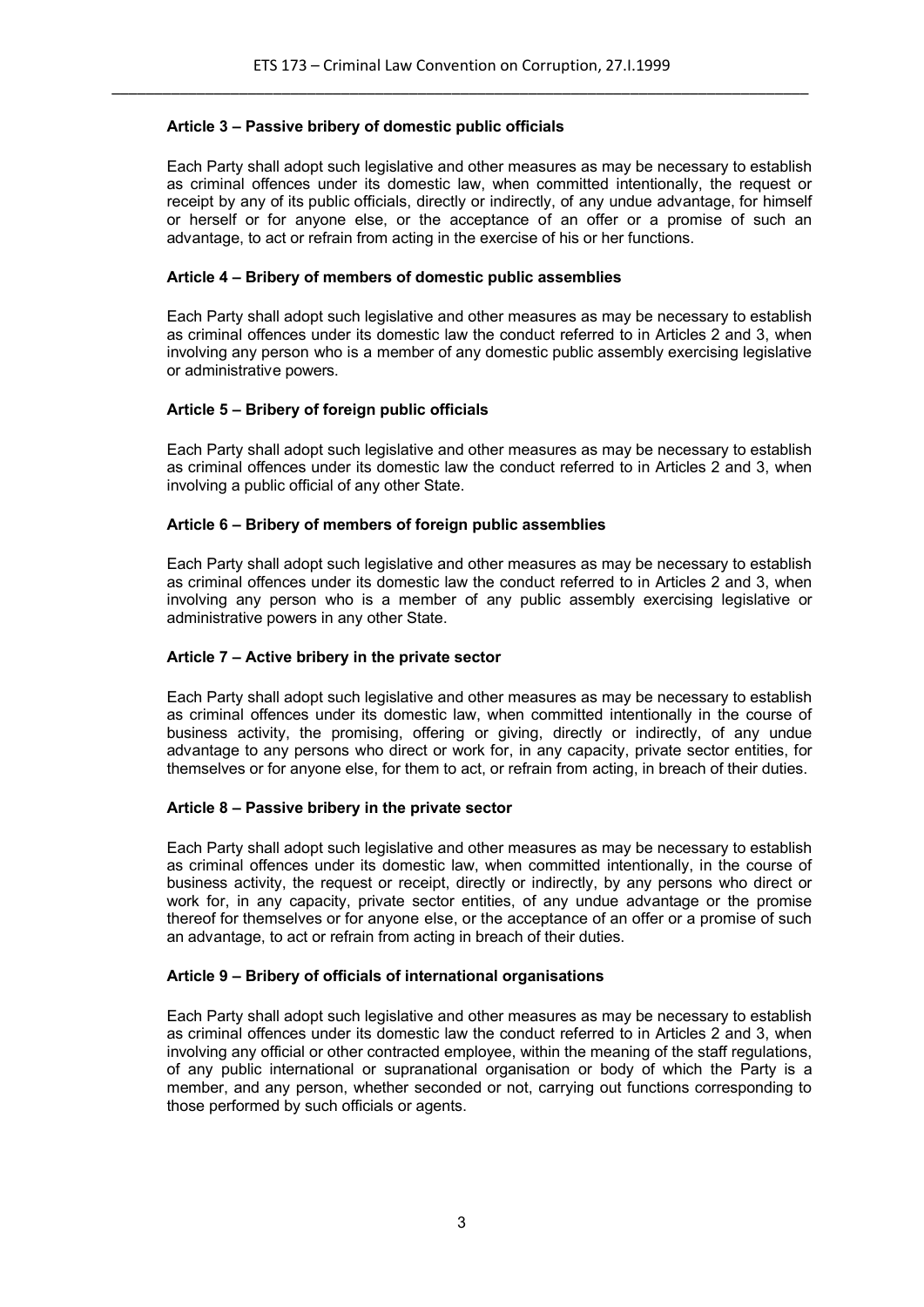#### **Article 10 – Bribery of members of international parliamentary assemblies**

Each Party shall adopt such legislative and other measures as may be necessary to establish as criminal offences under its domestic law the conduct referred to in Article 4 when involving any members of parliamentary assemblies of international or supranational organisations of which the Party is a member.

#### **Article 11 – Bribery of judges and officials of international courts**

Each Party shall adopt such legislative and other measures as may be necessary to establish as criminal offences under its domestic law the conduct referred to in Articles 2 and 3 involving any holders of judicial office or officials of any international court whose jurisdiction is accepted by the Party.

#### **Article 12 – Trading in influence**

Each Party shall adopt such legislative and other measures as may be necessary to establish as criminal offences under its domestic law, when committed intentionally, the promising, giving or offering, directly or indirectly, of any undue advantage to anyone who asserts or confirms that he or she is able to exert an improper influence over the decision-making of any person referred to in Articles 2, 4 to 6 and 9 to 11 in consideration thereof, whether the undue advantage is for himself or herself or for anyone else, as well as the request, receipt or the acceptance of the offer or the promise of such an advantage, in consideration of that influence, whether or not the influence is exerted or whether or not the supposed influence leads to the intended result.

#### **Article 13 – Money laundering of proceeds from corruption offences**

Each Party shall adopt such legislative and other measures as may be necessary to establish as criminal offences under its domestic law the conduct referred to in the Council of Europe Convention on Laundering, Search, Seizure and Confiscation of the Products from Crime (ETS No. 141), Article 6, paragraphs 1 and 2, under the conditions referred to therein, when the predicate offence consists of any of the criminal offences established in accordance with Articles 2 to 12 of this Convention, to the extent that the Party has not made a reservation or a declaration with respect to these offences or does not consider such offences as serious ones for the purpose of their money laundering legislation.

#### **Article 14 – Account offences**

Each Party shall adopt such legislative and other measures as may be necessary to establish as offences liable to criminal or other sanctions under its domestic law the following acts or omissions, when committed intentionally, in order to commit, conceal or disguise the offences referred to in Articles 2 to 12, to the extent the Party has not made a reservation or a declaration:

- a creating or using an invoice or any other accounting document or record containing false or incomplete information;
- b unlawfully omitting to make a record of a payment.

# **Article 15 – Participatory acts**

Each Party shall adopt such legislative and other measures as may be necessary to establish as criminal offences under its domestic law aiding or abetting the commission of any of the criminal offences established in accordance with this Convention.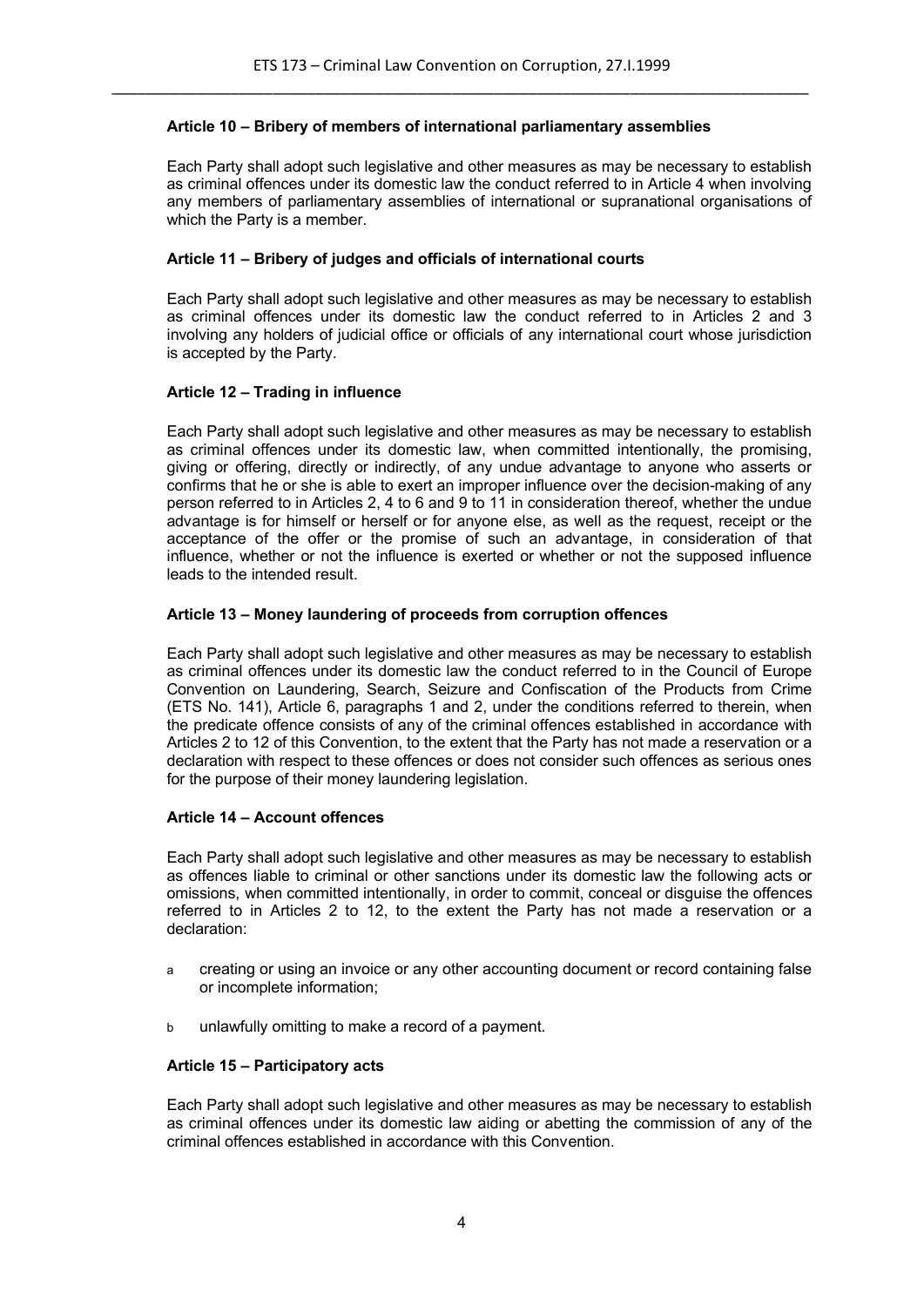# **Article 16 – Immunity**

The provisions of this Convention shall be without prejudice to the provisions of any Treaty, Protocol or Statute, as well as their implementing texts, as regards the withdrawal of immunity.

# **Article 17 – Jurisdiction**

- 1 Each Party shall adopt such legislative and other measures as may be necessary to establish jurisdiction over a criminal offence established in accordance with Articles 2 to 14 of this Convention where:
	- a the offence is committed in whole or in part in its territory;
	- b the offender is one of its nationals, one of its public officials, or a member of one of its domestic public assemblies;
	- c the offence involves one of its public officials or members of its domestic public assemblies or any person referred to in Articles 9 to 11 who is at the same time one of its nationals.
- 2 Each State may, at the time of signature or when depositing its instrument of ratification, acceptance, approval or accession, by a declaration addressed to the Secretary General of the Council of Europe, declare that it reserves the right not to apply or to apply only in specific cases or conditions the jurisdiction rules laid down in paragraphs 1 b and c of this article or any part thereof.
- 3 If a Party has made use of the reservation possibility provided for in paragraph 2 of this article, it shall adopt such measures as may be necessary to establish jurisdiction over a criminal offence established in accordance with this Convention, in cases where an alleged offender is present in its territory and it does not extradite him to another Party, solely on the basis of his nationality, after a request for extradition.
- 4 This Convention does not exclude any criminal jurisdiction exercised by a Party in accordance with national law

#### **Article 18 – Corporate liability**

- 1 Each Party shall adopt such legislative and other measures as may be necessary to ensure that legal persons can be held liable for the criminal offences of active bribery, trading in influence and money laundering established in accordance with this Convention, committed for their benefit by any natural person, acting either individually or as part of an organ of the legal person, who has a leading position within the legal person, based on:
	- a power of representation of the legal person; or
	- an authority to take decisions on behalf of the legal person; or
	- an authority to exercise control within the legal person;

as well as for involvement of such a natural person as accessory or instigator in the abovementioned offences.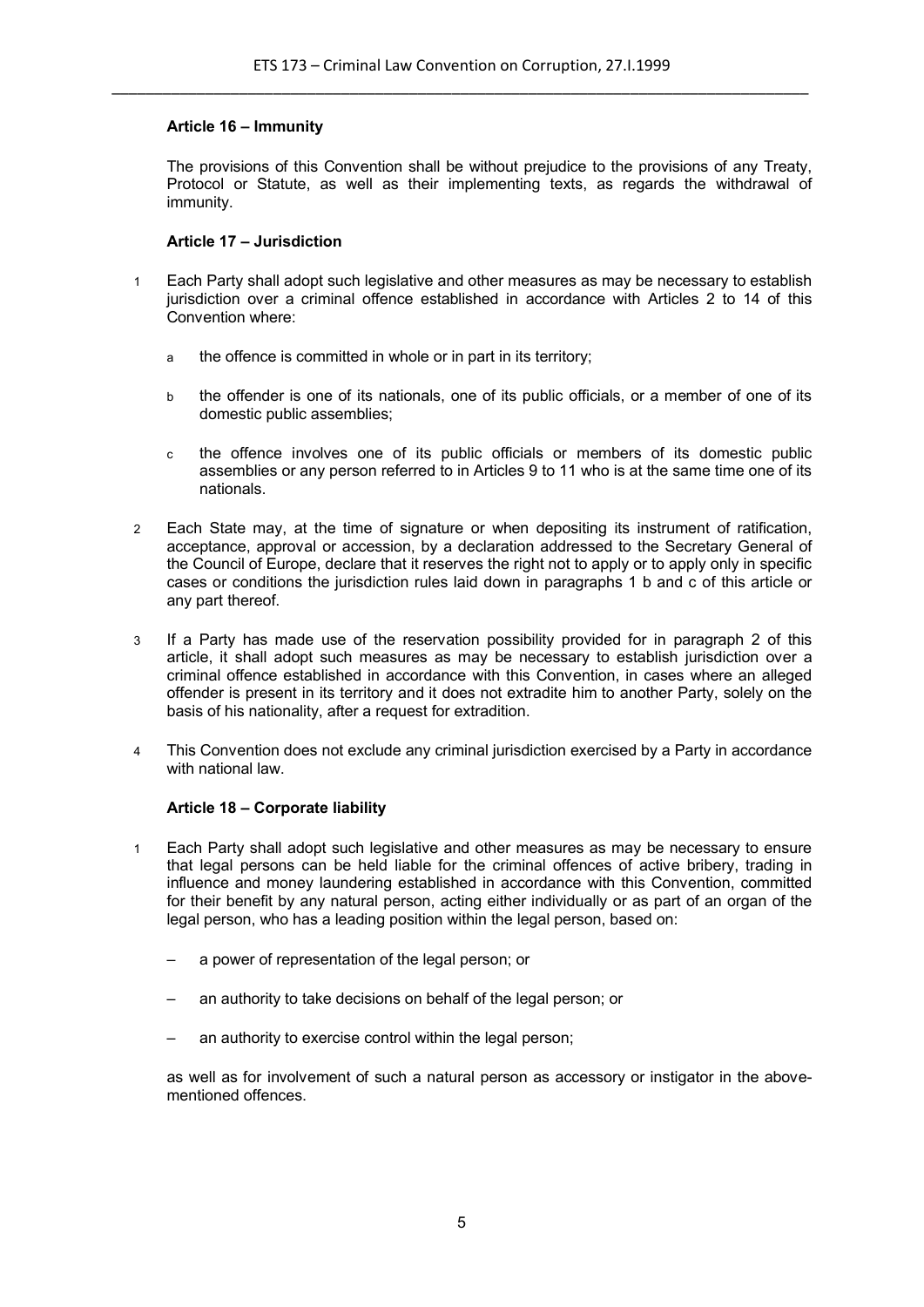- 2 Apart from the cases already provided for in paragraph 1, each Party shall take the necessary measures to ensure that a legal person can be held liable where the lack of supervision or control by a natural person referred to in paragraph 1 has made possible the commission of the criminal offences mentioned in paragraph 1 for the benefit of that legal person by a natural person under its authority.
- 3 Liability of a legal person under paragraphs 1 and 2 shall not exclude criminal proceedings against natural persons who are perpetrators, instigators of, or accessories to, the criminal offences mentioned in paragraph 1.

#### **Article 19 – Sanctions and measures**

- 1 Having regard to the serious nature of the criminal offences established in accordance with this Convention, each Party shall provide, in respect of those criminal offences established in accordance with Articles 2 to 14, effective, proportionate and dissuasive sanctions and measures, including, when committed by natural persons, penalties involving deprivation of liberty which can give rise to extradition.
- 2 Each Party shall ensure that legal persons held liable in accordance with Article 18, paragraphs 1 and 2, shall be subject to effective, proportionate and dissuasive criminal or non-criminal sanctions, including monetary sanctions.
- 3 Each Party shall adopt such legislative and other measures as may be necessary to enable it to confiscate or otherwise deprive the instrumentalities and proceeds of criminal offences established in accordance with this Convention, or property the value of which corresponds to such proceeds.

#### **Article 20 – Specialised authorities**

Each Party shall adopt such measures as may be necessary to ensure that persons or entities are specialised in the fight against corruption. They shall have the necessary independence in accordance with the fundamental principles of the legal system of the Party, in order for them to be able to carry out their functions effectively and free from any undue pressure. The Party shall ensure that the staff of such entities has adequate training and financial resources for their tasks.

#### **Article 21 – Co-operation with and between national authorities**

Each Party shall adopt such measures as may be necessary to ensure that public authorities, as well as any public official, co-operate, in accordance with national law, with those of its authorities responsible for investigating and prosecuting criminal offences:

- a by informing the latter authorities, on their own initiative, where there are reasonable grounds to believe that any of the criminal offences established in accordance with Articles 2 to 14 has been committed, or
- b by providing, upon request, to the latter authorities all necessary information.

### **Article 22 – Protection of collaborators of justice and witnesses**

Each Party shall adopt such measures as may be necessary to provide effective and appropriate protection for:

- a those who report the criminal offences established in accordance with Articles 2 to 14 or otherwise co-operate with the investigating or prosecuting authorities;
- b witnesses who give testimony concerning these offences.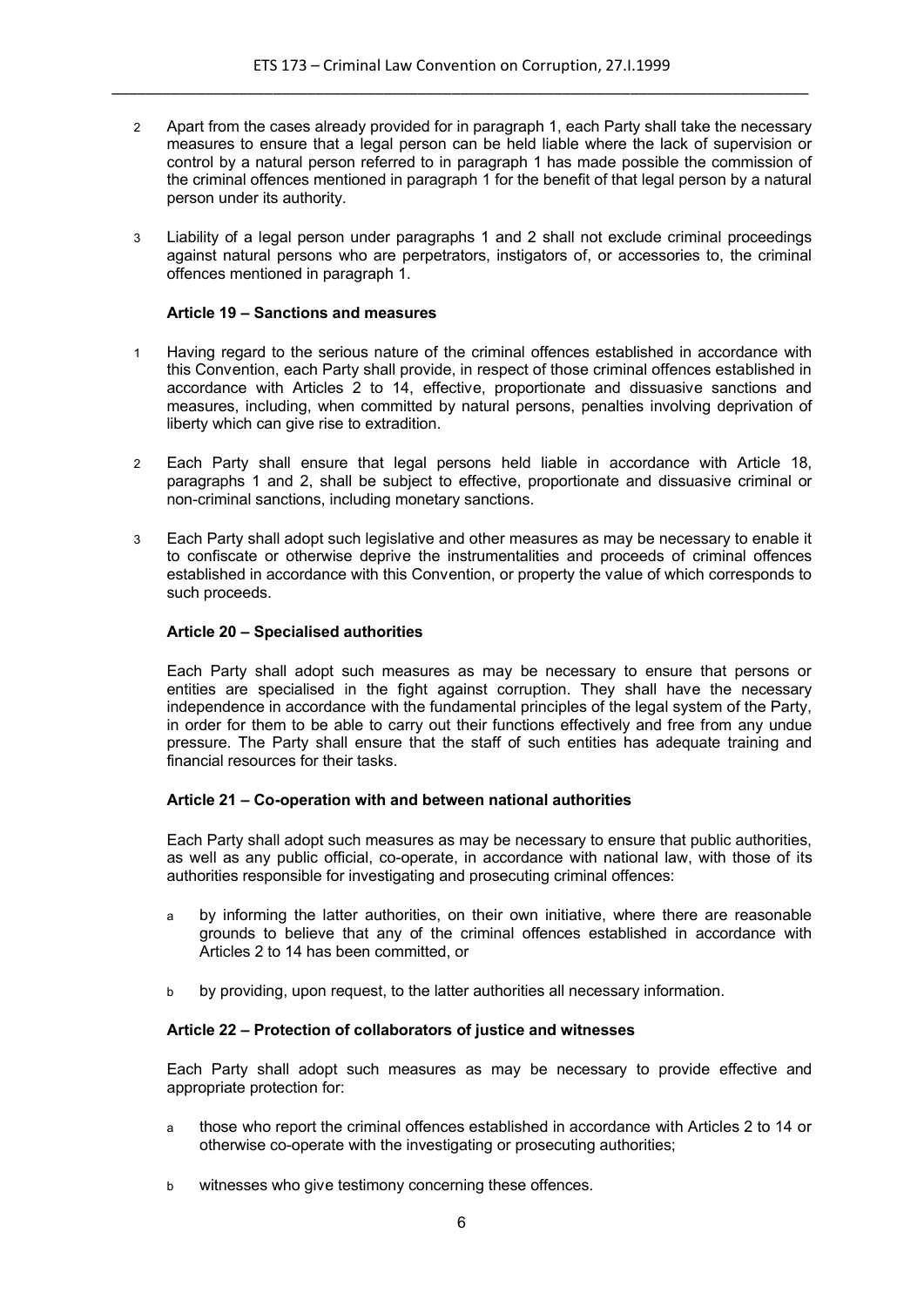### **Article 23 – Measures to facilitate the gathering of evidence and the confiscation of proceeds**

- 1 Each Party shall adopt such legislative and other measures as may be necessary, including those permitting the use of special investigative techniques, in accordance with national law, to enable it to facilitate the gathering of evidence related to criminal offences established in accordance with Article 2 to 14 of this Convention and to identify, trace, freeze and seize instrumentalities and proceeds of corruption, or property the value of which corresponds to such proceeds, liable to measures set out in accordance with paragraph 3 of Article 19 of this Convention.
- 2 Each Party shall adopt such legislative and other measures as may be necessary to empower its courts or other competent authorities to order that bank, financial or commercial records be made available or be seized in order to carry out the actions referred to in paragraph 1 of this article.
- 3 Bank secrecy shall not be an obstacle to measures provided for in paragraphs 1 and 2 of this article.

# **Chapter III – Monitoring of implementation**

# **Article 24 – Monitoring**

The Group of States against Corruption (GRECO) shall monitor the implementation of this Convention by the Parties.

# **Chapter IV – International co-operation**

### **Article 25 – General principles and measures for international co-operation**

- 1 The Parties shall co-operate with each other, in accordance with the provisions of relevant international instruments on international co-operation in criminal matters, or arrangements agreed on the basis of uniform or reciprocal legislation, and in accordance with their national law, to the widest extent possible for the purposes of investigations and proceedings concerning criminal offences established in accordance with this Convention.
- 2 Where no international instrument or arrangement referred to in paragraph 1 is in force between Parties, Articles 26 to 31 of this chapter shall apply.
- 3 Articles 26 to 31 of this chapter shall also apply where they are more favourable than those of the international instruments or arrangements referred to in paragraph 1.

#### **Article 26 – Mutual assistance**

- 1 The Parties shall afford one another the widest measure of mutual assistance by promptly processing requests from authorities that, in conformity with their domestic laws, have the power to investigate or prosecute criminal offences established in accordance with this Convention.
- 2 Mutual legal assistance under paragraph 1 of this article may be refused if the requested Party believes that compliance with the request would undermine its fundamental interests, national sovereignty, national security or *ordre public*.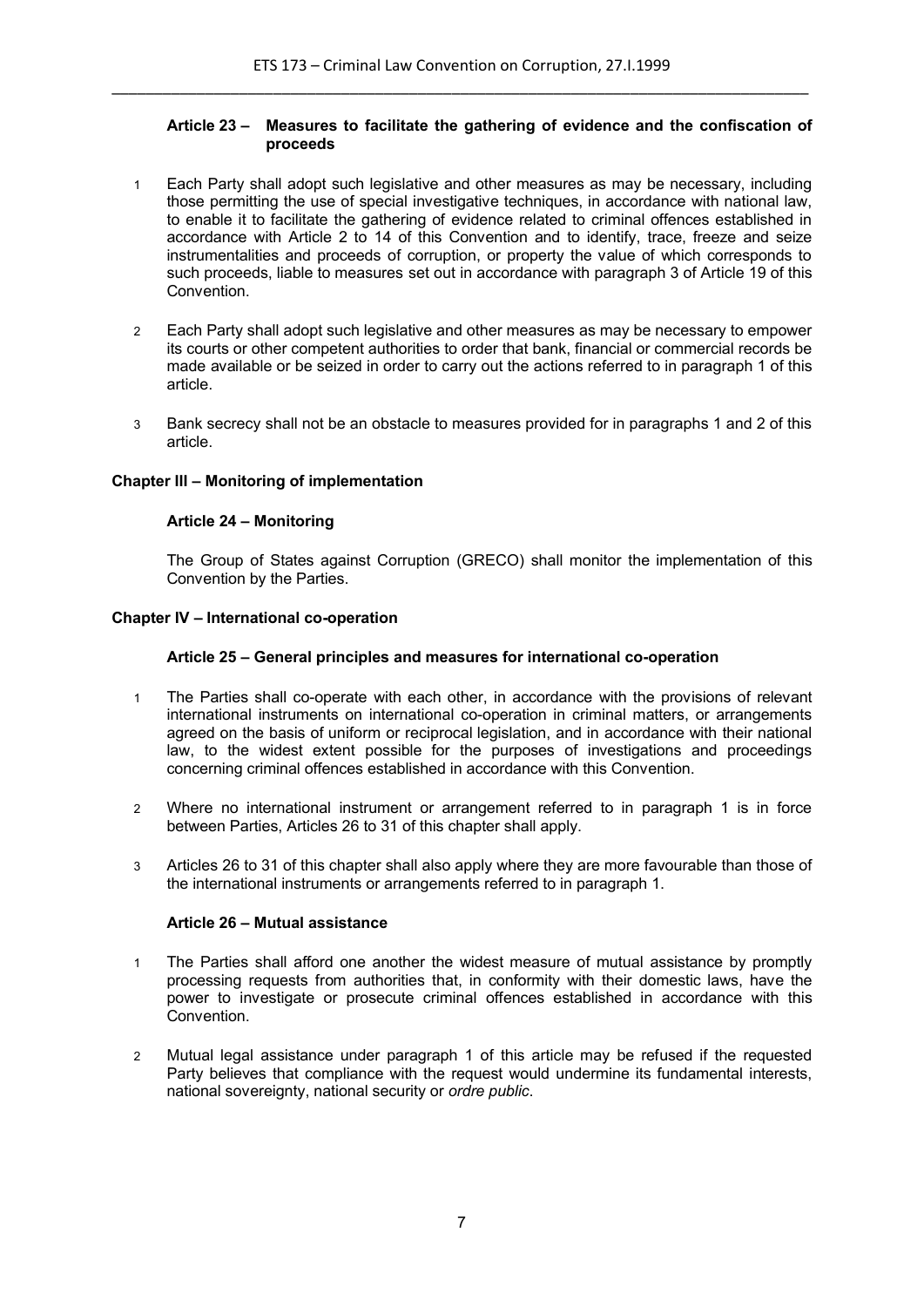3 Parties shall not invoke bank secrecy as a ground to refuse any co-operation under this chapter. Where its domestic law so requires, a Party may require that a request for cooperation which would involve the lifting of bank secrecy be authorised by either a judge or another judicial authority, including public prosecutors, any of these authorities acting in relation to criminal offences.

# **Article 27 – Extradition**

- 1 The criminal offences established in accordance with this Convention shall be deemed to be included as extraditable offences in any extradition treaty existing between or among the Parties. The Parties undertake to include such offences as extraditable offences in any extradition treaty to be concluded between or among them.
- 2 If a Party that makes extradition conditional on the existence of a treaty receives a request for extradition from another Party with which it does not have an extradition treaty, it may consider this Convention as the legal basis for extradition with respect to any criminal offence established in accordance with this Convention.
- 3 Parties that do not make extradition conditional on the existence of a treaty shall recognise criminal offences established in accordance with this Convention as extraditable offences between themselves.
- 4 Extradition shall be subject to the conditions provided for by the law of the requested Party or by applicable extradition treaties, including the grounds on which the requested Party may refuse extradition.
- 5 If extradition for a criminal offence established in accordance with this Convention is refused solely on the basis of the nationality of the person sought, or because the requested Party deems that it has jurisdiction over the offence, the requested Party shall submit the case to its competent authorities for the purpose of prosecution unless otherwise agreed with the requesting Party, and shall report the final outcome to the requesting Party in due course.

# **Article 28 – Spontaneous information**

Without prejudice to its own investigations or proceedings, a Party may without prior request forward to another Party information on facts when it considers that the disclosure of such information might assist the receiving Party in initiating or carrying out investigations or proceedings concerning criminal offences established in accordance with this Convention or might lead to a request by that Party under this chapter.

# **Article 29 – Central authority**

- 1 The Parties shall designate a central authority or, if appropriate, several central authorities, which shall be responsible for sending and answering requests made under this chapter, the execution of such requests or the transmission of them to the authorities competent for their execution.
- 2 Each Party shall, at the time of signature or when depositing its instrument of ratification, acceptance, approval or accession, communicate to the Secretary General of the Council of Europe the names and addresses of the authorities designated in pursuance of paragraph 1 of this article.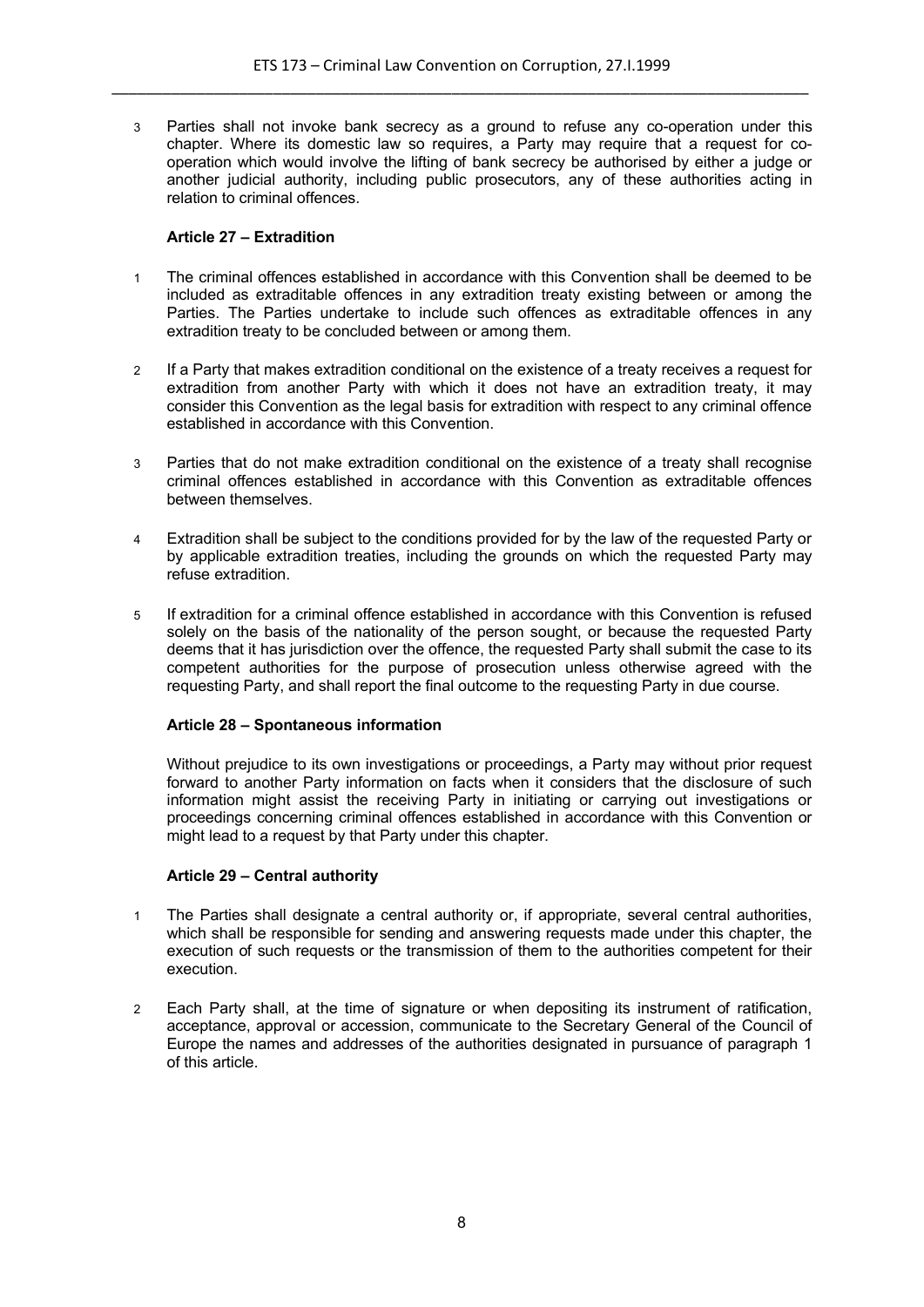# **Article 30 – Direct communication**

- 1 The central authorities shall communicate directly with one another.
- 2 In the event of urgency, requests for mutual assistance or communications related thereto may be sent directly by the judicial authorities, including public prosecutors, of the requesting Party to such authorities of the requested Party. In such cases a copy shall be sent at the same time to the central authority of the requested Party through the central authority of the requesting Party.
- 3 Any request or communication under paragraphs 1 and 2 of this article may be made through the International Criminal Police Organisation (Interpol).
- 4 Where a request is made pursuant to paragraph 2 of this article and the authority is not competent to deal with the request, it shall refer the request to the competent national authority and inform directly the requesting Party that it has done so.
- 5 Requests or communications under paragraph 2 of this article, which do not involve coercive action, may be directly transmitted by the competent authorities of the requesting Party to the competent authorities of the requested Party.
- 6 Each State may, at the time of signature or when depositing its instrument of ratification, acceptance, approval or accession, inform the Secretary General of the Council of Europe that, for reasons of efficiency, requests made under this chapter are to be addressed to its central authority.

# **Article 31 – Information**

The requested Party shall promptly inform the requesting Party of the action taken on a request under this chapter and the final result of that action. The requested Party shall also promptly inform the requesting Party of any circumstances which render impossible the carrying out of the action sought or are likely to delay it significantly.

# **Chapter V – Final provisions**

#### **Article 32 – Signature and entry into force**

- 1 This Convention shall be open for signature by the member States of the Council of Europe and by non-member States which have participated in its elaboration. Such States may express their consent to be bound by:
	- a signature without reservation as to ratification, acceptance or approval; or
	- b signature subject to ratification, acceptance or approval, followed by ratification, acceptance or approval.
- 2 Instruments of ratification, acceptance or approval shall be deposited with the Secretary General of the Council of Europe.
- 3 This Convention shall enter into force on the first day of the month following the expiration of a period of three months after the date on which fourteenth States have expressed their consent to be bound by the Convention in accordance with the provisions of paragraph 1. Any such State, which is not a member of the Group of States against Corruption (GRECO) at the time of ratification, shall automatically become a member on the date the Convention enters into force.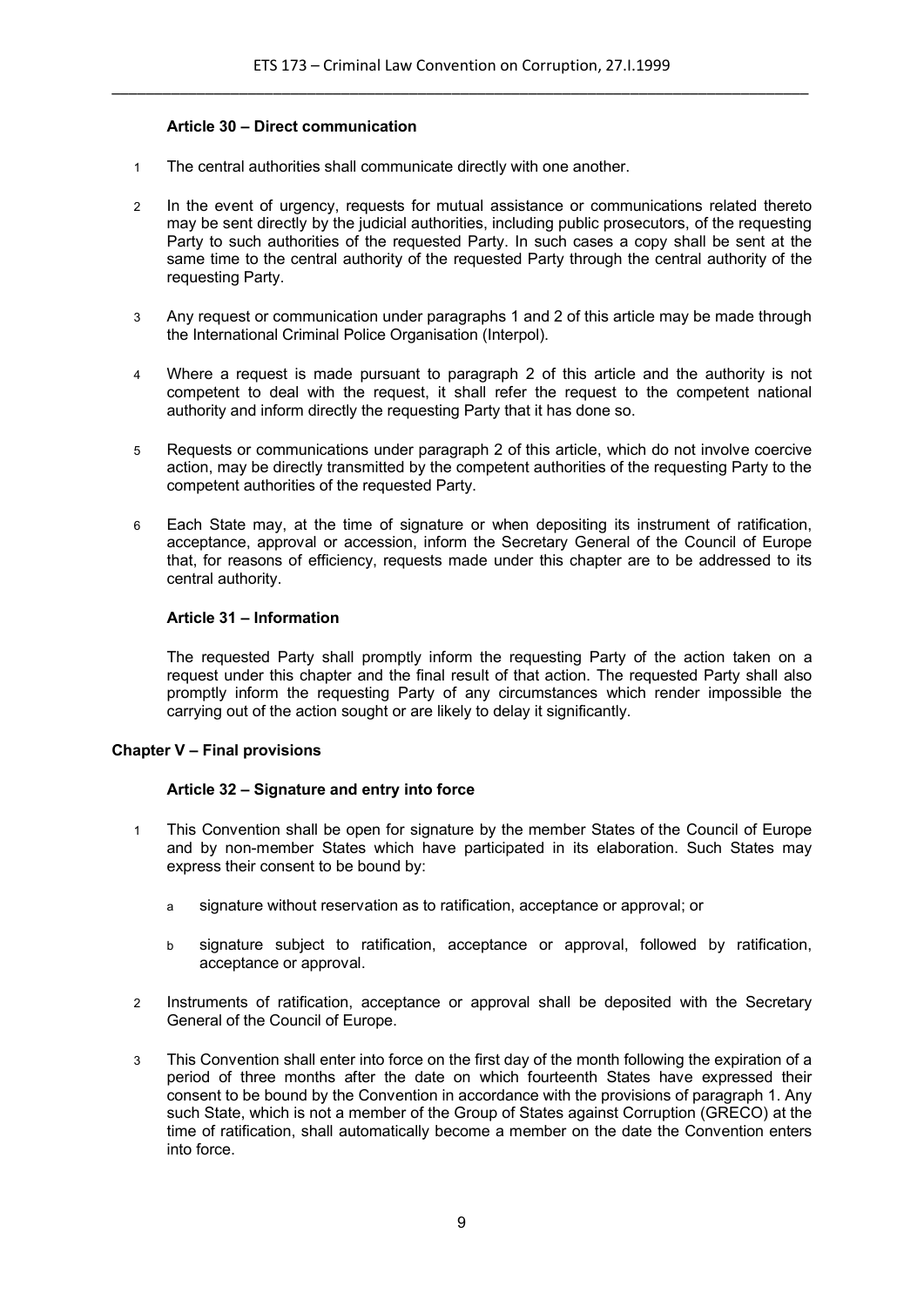4 In respect of any signatory State which subsequently expresses its consent to be bound by it, the Convention shall enter into force on the first day of the month following the expiration of a period of three months after the date of the expression of their consent to be bound by the Convention in accordance with the provisions of paragraph 1. Any signatory State, which is not a member of the Group of States against Corruption (GRECO) at the time of ratification, shall automatically become a member on the date the Convention enters into force in its respect.

### **Article 33 – Accession to the Convention**

- 1 After the entry into force of this Convention, the Committee of Ministers of the Council of Europe, after consulting the Contracting States to the Convention, may invite the European Community as well as any State not a member of the Council and not having participated in its elaboration to accede to this Convention, by a decision taken by the majority provided for in Article 20d of the Statute of the Council of Europe and by the unanimous vote of the representatives of the Contracting States entitled to sit on the Committee of Ministers.
- 2 In respect of the European Community and any State acceding to it under paragraph 1 above, the Convention shall enter into force on the first day of the month following the expiration of a period of three months after the date of deposit of the instrument of accession with the Secretary General of the Council of Europe. The European Community and any State acceding to this Convention shall automatically become a member of GRECO, if it is not already a member at the time of accession, on the date the Convention enters into force in its respect.

#### **Article 34 – Territorial application**

- 1 Any State may, at the time of signature or when depositing its instrument of ratification, acceptance, approval or accession, specify the territory or territories to which this Convention shall apply.
- 2 Any Party may, at any later date, by a declaration addressed to the Secretary General of the Council of Europe, extend the application of this Convention to any other territory specified in the declaration. In respect of such territory the Convention shall enter into force on the first day of the month following the expiration of a period of three months after the date of receipt of such declaration by the Secretary General.
- 3 Any declaration made under the two preceding paragraphs may, in respect of any territory specified in such declaration, be withdrawn by a notification addressed to the Secretary General of the Council of Europe. The withdrawal shall become effective on the first day of the month following the expiration of a period of three months after the date of receipt of such notification by the Secretary General.

# **Article 35 – Relationship to other conventions and agreements**

- 1 This Convention does not affect the rights and undertakings derived from international multilateral conventions concerning special matters.
- 2 The Parties to the Convention may conclude bilateral or multilateral agreements with one another on the matters dealt with in this Convention, for purposes of supplementing or strengthening its provisions or facilitating the application of the principles embodied in it.
- 3 If two or more Parties have already concluded an agreement or treaty in respect of a subject which is dealt with in this Convention or otherwise have established their relations in respect of that subject, they shall be entitled to apply that agreement or treaty or to regulate those relations accordingly, in lieu of the present Convention, if it facilitates international cooperation.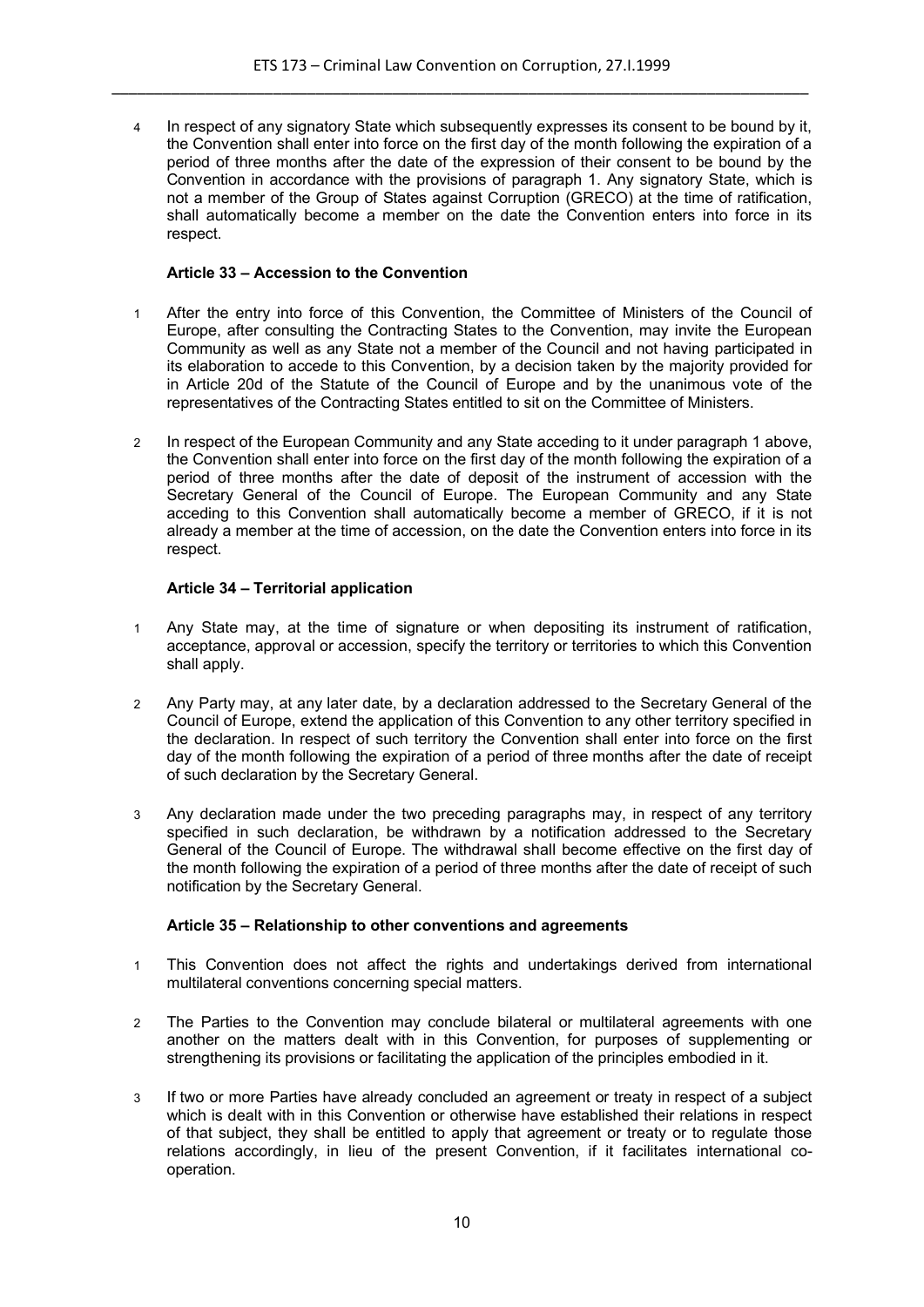# **Article 36 – Declarations**

Any State may, at the time of signature or when depositing its instrument of ratification, acceptance, approval or accession, declare that it will establish as criminal offences the active and passive bribery of foreign public officials under Article 5, of officials of international organisations under Article 9 or of judges and officials of international courts under Article 11, only to the extent that the public official or judge acts or refrains from acting in breach of his duties.

#### **Article 37 – Reservations**

- 1 Any State may, at the time of signature or when depositing its instrument of ratification, acceptance, approval or accession, reserve its right not to establish as a criminal offence under its domestic law, in part or in whole, the conduct referred to in Articles 4, 6 to 8, 10 and 12 or the passive bribery offences defined in Article 5.
- 2 Any State may, at the time of signature or when depositing its instrument of ratification, acceptance, approval or accession declare that it avails itself of the reservation provided for in Article 17, paragraph 2.
- 3 Any State may, at the time of signature or when depositing its instrument of ratification, acceptance, approval or accession declare that it may refuse mutual legal assistance under Article 26, paragraph 1, if the request concerns an offence which the requested Party considers a political offence.
- 4 No State may, by application of paragraphs 1, 2 and 3 of this article, enter reservations to more than five of the provisions mentioned thereon. No other reservation may be made. Reservations of the same nature with respect to Articles 4, 6 and 10 shall be considered as one reservation.

# **Article 38 – Validity and review of declarations and reservations**

- 1 Declarations referred to in Article 36 and reservations referred to in Article 37 shall be valid for a period of three years from the day of the entry into force of this Convention in respect of the State concerned. However, such declarations and reservations may be renewed for periods of the same duration.
- 2 Twelve months before the date of expiry of the declaration or reservation, the Secretariat General of the Council of Europe shall give notice of that expiry to the State concerned. No later than three months before the expiry, the State shall notify the Secretary General that it is upholding, amending or withdrawing its declaration or reservation. In the absence of a notification by the State concerned, the Secretariat General shall inform that State that its declaration or reservation is considered to have been extended automatically for a period of six months. Failure by the State concerned to notify its intention to uphold or modify its declaration or reservation before the expiry of that period shall cause the declaration or reservation to lapse.
- 3 If a Party makes a declaration or a reservation in conformity with Articles 36 and 37, it shall provide, before its renewal or upon request, an explanation to GRECO, on the grounds justifying its continuance.

# **Article 39 – Amendments**

1 Amendments to this Convention may be proposed by any Party, and shall be communicated by the Secretary General of the Council of Europe to the member States of the Council of Europe and to every non-member State which has acceded to, or has been invited to accede to, this Convention in accordance with the provisions of Article 33.